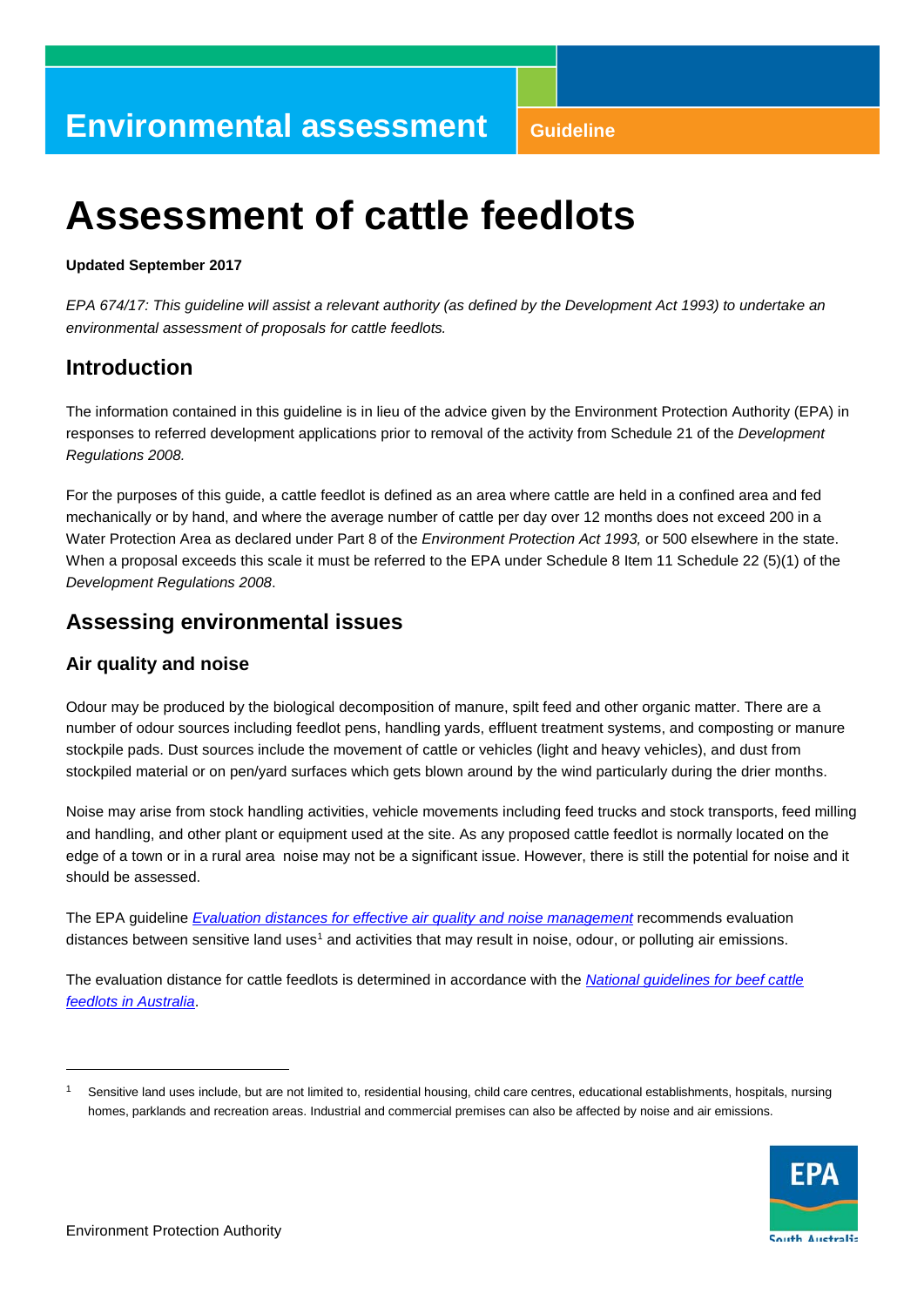If the proposed development is located within the recommended evaluation distance the applicant should demonstrate that a lesser distance would be appropriate. The Evaluation distances guideline explains the type of information to be provided to facilitate smooth processing and assessment of applications/submissions, avoiding unnecessary delays and costs to proponents.

Odour and dust from a cattle feedlot can be minimised by good design, construction and management. To reduce odour potential the feedlot pen surface should be kept as dry as possible. A compacted pen surface that has a consistent uniform slope of between 2% and 6%, and a similar surface to council-made roads will help to do this. Stockpiled solids should be maintained at a height of less than 2 m. Water carts can be used to minimise dust from the cattle feedlot and vehicle movement.

## **Landfill sites**

-

When considering a site for a cattle feedlot, consideration needs to be given to the presence of any closed or operational landfills.

There are a range of inherent risks associated with landfills including adverse impact on the environment and human health due to landfill gas, odour, litter, vermin, dust and leachate.

The EPA guideline, *[Environmental management of landfill facilities \(municipal solid waste and commercial and industrial](http://www.epa.sa.gov.au/files/4771343_guide_landfill.pdf)  [general waste\),](http://www.epa.sa.gov.au/files/4771343_guide_landfill.pdf)* recommends a minimum separation distance of 500 m between development and a landfill boundary, historic, currently operational and future designated landfill areas, and active tipping face. The buffer should be maintained for the life of the landfill<sup>[2](#page-1-0)</sup>. Maintaining a 500-m separation distance will reduce the likelihood of impacts from the landfill, including the accumulation of landfill gas in structures.

A proposed cattle feedlot in which landfill gas could accumulate and that is within 500 m of a landfill should proceed only on the basis of a landfill risk assessment undertaken by a site contamination consultant or a site contamination auditor. Any development within the buffer should be assessed and determined as suitable and compatible. The *[Landfill gas and](http://www.epa.sa.gov.au/files/47793_info_landfill_gas.pdf)  development near landfills – [advice for planning authorities and developers](http://www.epa.sa.gov.au/files/47793_info_landfill_gas.pdf)* contains further information.

### **Waste and wastewater management**

Waste from cattle feedlots may include solid and liquid waste generated by cattle, spilt feed and water leakage from troughs, and dead animals.

The proponent should demonstrate that the waste management hierarchy[3](#page-1-1) as identified in the *Environment Protection (Waste to Resources) Policy 2010* is applied and that any waste produced during the undertaking of an activity is properly managed. The waste management hierarchy should be used to guide decisions on proposed development to avoid waste generation and ultimately prevent or minimise environmental harm.

The feedlot needs to be designed so that all water, including rainfall runoff, and waste from pens and laneways is directed to a wastewater management system consisting of sedimentation and storage lagoons. The wastewater lagoon should be constructed in accordance with the *[Wastewater lagoon construction](http://www.epa.sa.gov.au/files/4771372_guide_lagoon.pdf)* guideline.

The feedlot should be designed and constructed so that all clean rainfall runoff is directed away from the feedlot and effluent management system.

<span id="page-1-0"></span> $2$  The life of the landfill includes the period after closure and capping, and continues for as long as the landfill has the potential to create offsite impacts to the environment (particularly due to landfill gas emissions or leaching to groundwater), which may be decades after the landfill has closed.

<span id="page-1-1"></span><sup>3</sup> Waste management hierarchy, as described in the *Zero Waste SA Act 2004*, refers to an order of priority for the management of waste, being: avoidance of the production of waste, minimisation of the production of waste, reuse of waste, recycling of waste, recovery of energy and other resources from waste, treatment of waste to reduce potentially degrading impacts, and disposal of waste in an environmentally sound manner.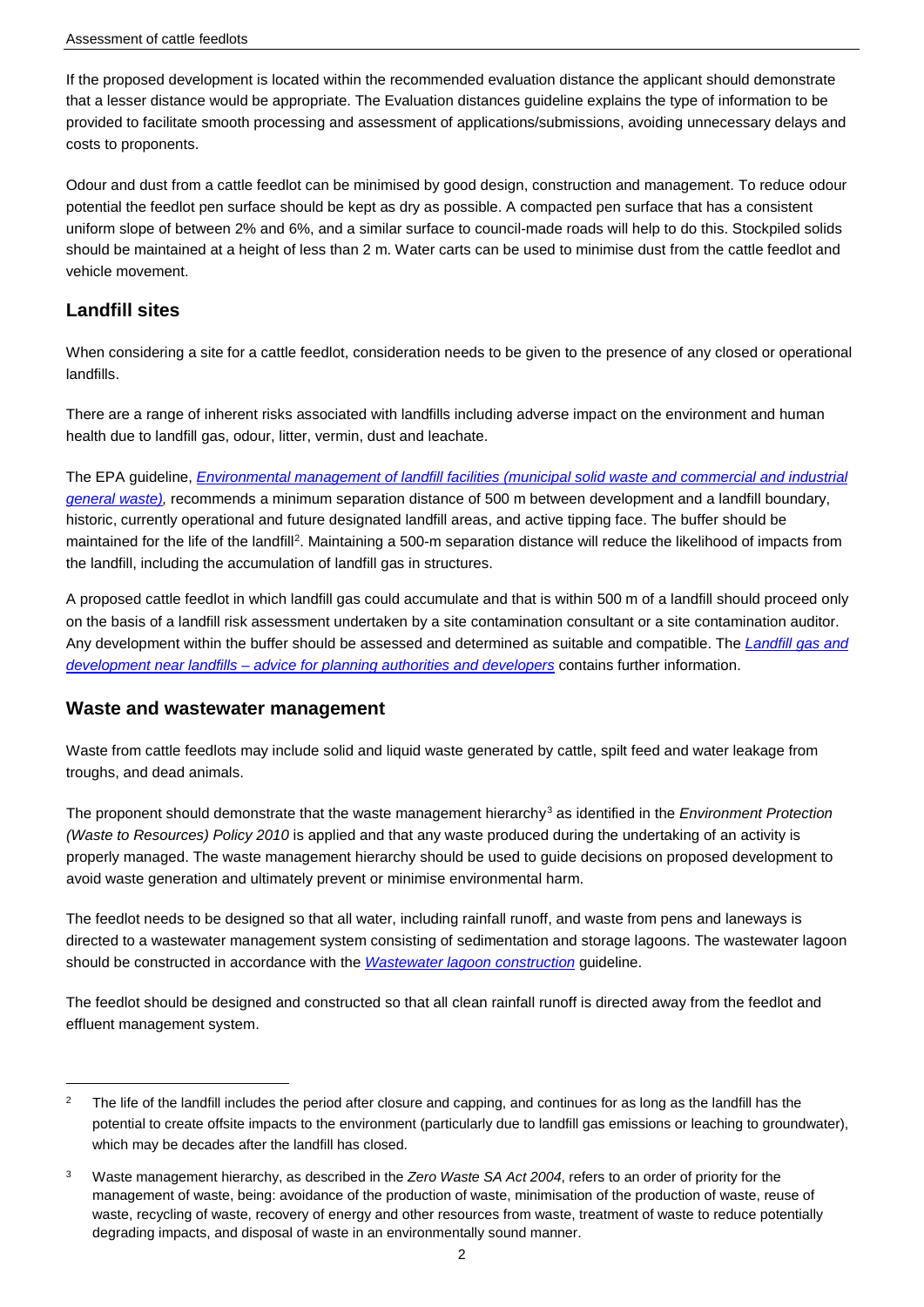All solid waste (manure) needs to be collected and stockpiled so that any runoff from the stockpile is directed to the effluent management system. Land disposal of effluent and manure waste needs to ensure that all nutrients are effectively taken up by crops, or other vegetation.

The disposal of dead animals on site should be in accordance with best practice methods (refer to *[Guidelines for the](http://www.epa.sa.gov.au/files/477369_cattle.pdf)  [establishment and operation of cattle feedlots in South Australia](http://www.epa.sa.gov.au/files/477369_cattle.pdf)*) to reduce the risk of contamination. Onsite burial of mortalities is not recommended and onsite composting, or removal from the site, is preferred. Composting should be undertaken in accordance with the *[Compost guideline](http://www.epa.sa.gov.au/files/4771342_compostguideline.pdf)*. If on-site burial of dead animals is proposed, it should be in accordance with best practice methods to reduce the risk of contamination.

Applicants should consider drawing up an emergency management plan to deal with disposal of mortalities over and above normal mortality rates (e.g. in the event of a major disease outbreak or natural disaster).

Developments proposing the use of land-based irrigation to dispose of wastewater will need to demonstrate that the site is suitable for ongoing irrigation and the practice is sustainable. A wastewater irrigation management plan should be prepared in accordance with the EPA guideline, *[Wastewater Irrigation Management Plan \(WIMP\) —](http://www.epa.sa.gov.au/files/4771363_guide_wimp.pdf) a drafting guide for [wastewater irrigators](http://www.epa.sa.gov.au/files/4771363_guide_wimp.pdf)*.

#### **Stormwater** − **Water sensitive urban design**

Water sensitive urban design is an approach to urban planning and design that seeks to integrate the management of the total water cycle to minimise the impacts of development, protect water quality, make more efficient use of water, reduce the cost of water infrastructure, and address flooding.

Further information on water sensitive urban design can be found at:

- [Planning professionals and developers](https://www.sa.gov.au/topics/planning-and-property/land-and-property-development/planning-professionals/water-sensitive-urban-designhttps:/www.sa.gov.au/topics/housing-property-and-land/building-and-development/land-supply-and-planning-system/water-sensitive-urban-design)
- **[Water Sensitive SA](http://www.watersensitivesa.com/)**
- [Creating more liveable and water sensitive cities in South Australia.](http://www.environment.sa.gov.au/files/sharedassets/public/water/water-sensitive-urban-design-policy-gen.pdf)

#### **Construction management**

Construction activities undertaken as part of a development can detrimentally affect the environment and community health. Air emissions, noise, site contamination, stormwater and waste need to be managed to prevent impacts on nearby land uses and the natural environment.

The relevant authority may require a construction environmental management plan (CEMP) from the proponent. The plan describes how activities undertaken during the construction phase of development will be managed to avoid or mitigate negative environmental impacts on site and how the environmental management requirements will be implemented.

For further information on the impacts of construction activities and preparing a CEMP refer to the EPA guideline, *[Construction environmental management plans](http://www.epa.sa.gov.au/files/12330_guide_cemp.pdf)*.

# **Disclaimer**

This publication is a guide only and does not necessarily provide adequate information in relation to every situation. This publication seeks to explain your possible obligations in a helpful and accessible way. In doing so, however, some detail may not be captured. It is important, therefore, that you seek information from the EPA itself regarding your possible obligations and, where appropriate, that you seek your own legal advice.